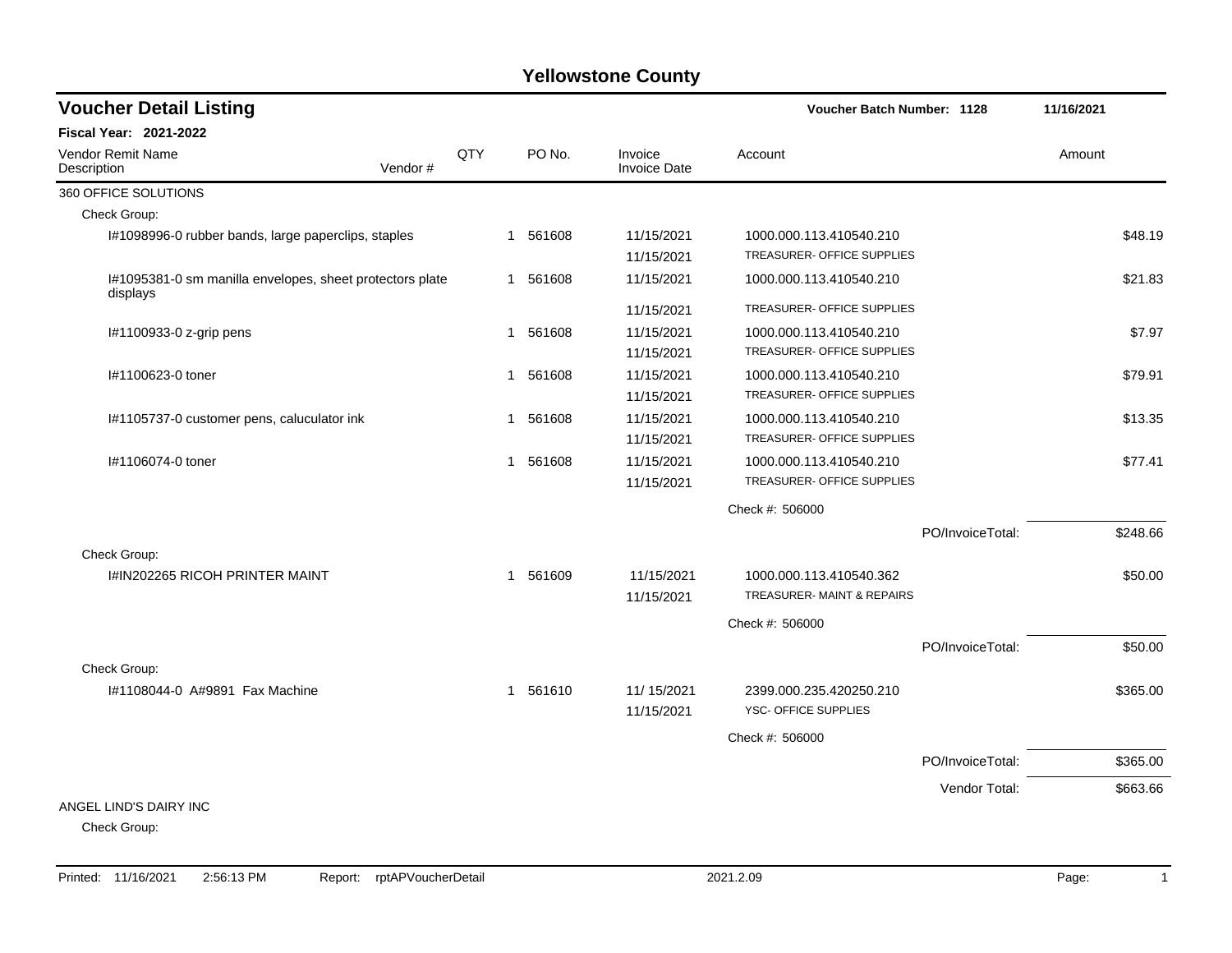| <b>Yellowstone County</b>                                          |         |              |             |                                |                                                           |                  |            |  |  |
|--------------------------------------------------------------------|---------|--------------|-------------|--------------------------------|-----------------------------------------------------------|------------------|------------|--|--|
| <b>Voucher Detail Listing</b>                                      |         |              |             |                                | Voucher Batch Number: 1128                                |                  | 11/16/2021 |  |  |
| Fiscal Year: 2021-2022                                             |         |              |             |                                |                                                           |                  |            |  |  |
| Vendor Remit Name<br>Description                                   | Vendor# | QTY          | PO No.      | Invoice<br><b>Invoice Date</b> | Account                                                   |                  | Amount     |  |  |
| I#8012543 A#YOUTHS Dairy                                           |         | $\mathbf{1}$ | 561603      | 11/15/2021                     | 2399.000.235.420250.223                                   |                  | \$170.12   |  |  |
|                                                                    |         |              |             | 11/15/2021                     | YSC-FOOD                                                  |                  |            |  |  |
|                                                                    |         |              |             |                                | Check #: 506001                                           |                  |            |  |  |
|                                                                    |         |              |             |                                |                                                           | PO/InvoiceTotal: | \$170.12   |  |  |
|                                                                    |         |              |             |                                |                                                           | Vendor Total:    | \$170.12   |  |  |
| <b>BEACON ROOFING SUPPLY</b>                                       |         |              |             |                                |                                                           |                  |            |  |  |
| Check Group:                                                       |         |              |             | 11/12/2021                     |                                                           |                  |            |  |  |
| BFLW REPL CK #29199 TAX REF A26131                                 |         |              | 561555<br>1 | 11/12/2021                     | 7915.000.000.020110.000<br>OLD WARRANTS -WARRANTS PAYABLE |                  | \$8,415.43 |  |  |
|                                                                    |         |              |             |                                | Check #: 506002                                           |                  |            |  |  |
|                                                                    |         |              |             |                                |                                                           | PO/InvoiceTotal: | \$8,415.43 |  |  |
|                                                                    |         |              |             |                                |                                                           | Vendor Total:    | \$8,415.43 |  |  |
| <b>BLACK BOX NETWORK SERVICES</b>                                  |         |              |             |                                |                                                           |                  |            |  |  |
| Check Group:                                                       |         |              |             |                                |                                                           |                  |            |  |  |
| BFLW REPL CK #464902 Inv #2898442                                  |         | -1           | 561537      | 11/12/2021<br>11/12/2021       | 7915.000.000.020110.000<br>OLD WARRANTS -WARRANTS PAYABLE |                  | \$531.25   |  |  |
|                                                                    |         |              |             |                                | Check #: 506003                                           |                  |            |  |  |
|                                                                    |         |              |             |                                |                                                           | PO/InvoiceTotal: | \$531.25   |  |  |
|                                                                    |         |              |             |                                |                                                           | Vendor Total:    | \$531.25   |  |  |
| CENTURYLINK.                                                       |         |              |             |                                |                                                           |                  |            |  |  |
| Check Group:                                                       |         |              |             |                                |                                                           |                  |            |  |  |
| A#89840494 I#250595700; BACKUP FOR 911 CENTER<br>154549516 11/8/21 |         |              | 561605<br>1 | 11/15/2021                     | 6060.000.608.500800.345                                   |                  | \$453.76   |  |  |
|                                                                    |         |              |             | 11/15/2021                     | TECHNOLOGY- TELEPHONE & TECHNOLOGY                        |                  |            |  |  |
| DETENTION FACILITY INTERNET CIRCUIT ID<br>154549517 11/8/21        |         | 1            | 561605      | 11/15/2021                     | 2300.000.136.420200.345                                   |                  | \$453.76   |  |  |
|                                                                    |         |              |             | 11/15/2021                     | DETENTION- TELEPHONE & TECHNOLOGY                         |                  |            |  |  |
| COURTHOUSE INTERNET CIRCUIT ID 154552572<br>11/8/21                |         |              | 1 561605    | 11/15/2021                     | 6060.000.608.500800.345                                   |                  | \$453.76   |  |  |
|                                                                    |         |              |             | 11/15/2021                     | TECHNOLOGY- TELEPHONE & TECHNOLOGY                        |                  |            |  |  |
| COURTHOUSE CIRCUIT 156453193 11/8/21                               |         |              | 1 561605    | 11/15/2021                     | 6060.000.608.500801.345                                   |                  | \$816.37   |  |  |
|                                                                    |         |              |             | 11/15/2021                     | TECHNOLOGY- VIDEO CONF                                    |                  |            |  |  |
| 2:56:13 PM<br>Printed: 11/16/2021<br>Report: rptAPVoucherDetail    |         |              |             |                                | 2021.2.09                                                 |                  | Page:<br>2 |  |  |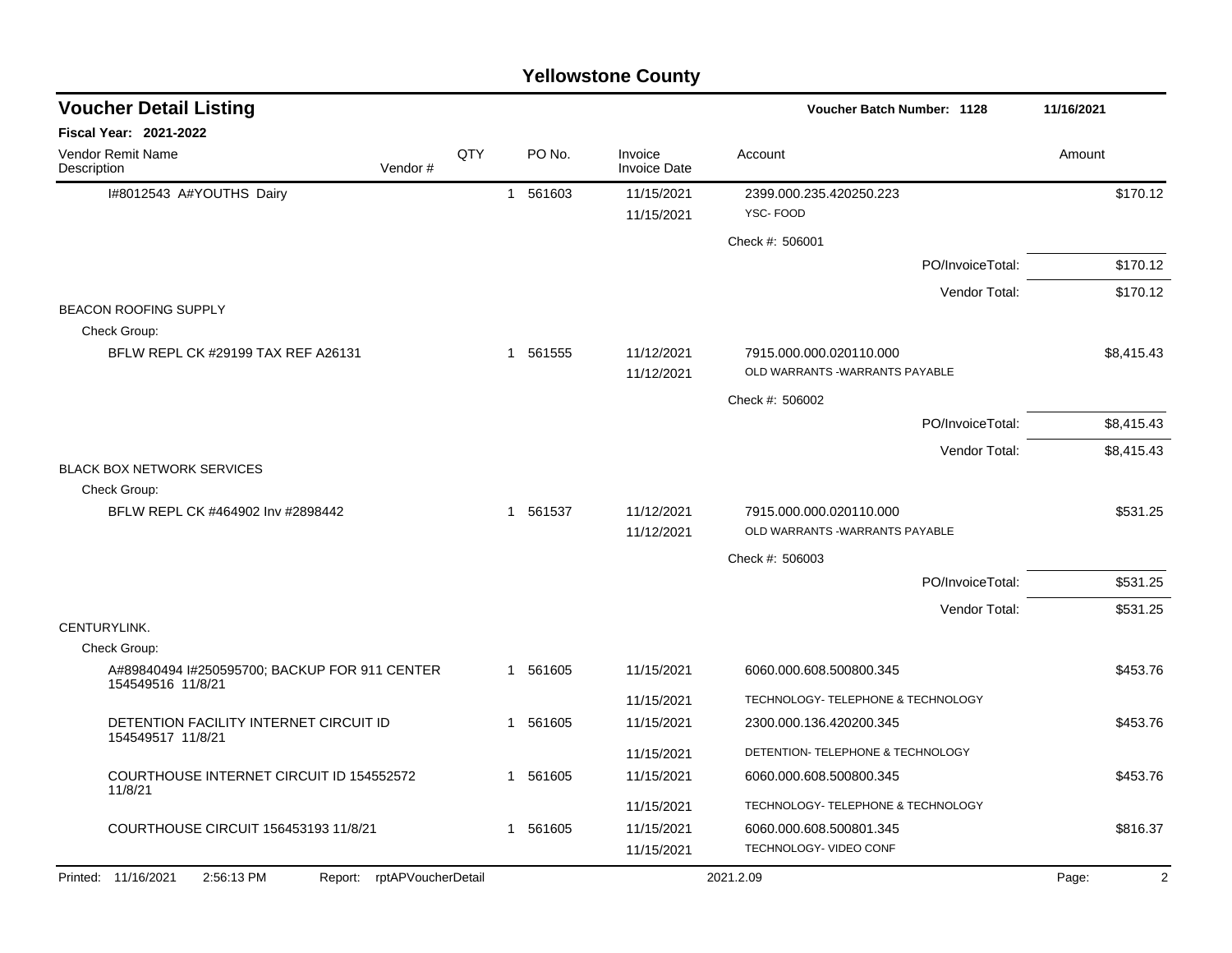| <b>Voucher Detail Listing</b>                                               |            |             |                                | Voucher Batch Number: 1128         | 11/16/2021 |
|-----------------------------------------------------------------------------|------------|-------------|--------------------------------|------------------------------------|------------|
| <b>Fiscal Year: 2021-2022</b>                                               |            |             |                                |                                    |            |
| Vendor Remit Name<br>Vendor#<br>Description                                 | <b>QTY</b> | PO No.      | Invoice<br><b>Invoice Date</b> | Account                            | Amount     |
|                                                                             |            |             |                                | Check #: 506004                    |            |
|                                                                             |            |             |                                | PO/InvoiceTotal:                   | \$2.177.65 |
| Check Group:                                                                |            |             |                                |                                    |            |
| COURTHOUSE INTERNET, CIRCUIT ID 150119092 (1<br>OF 2) 10/8/21               |            | 1 561606    | 11/15/21                       | 6060.000.608.500800.345            | \$158.33   |
|                                                                             |            |             | 11/15/2021                     | TECHNOLOGY- TELEPHONE & TECHNOLOGY |            |
| COUNTY ATTORNEY - INTERNET 20M, CIRCUIT<br>150119092 (2 OF 2) 10/8/21       |            | 1 561606    | 11/15/21                       | 2301.000.122.411100.345            | \$158.33   |
|                                                                             |            |             | 11/15/2021                     | ATTORNEY- TELEPHONE & TECHNOLOGY   |            |
| A#86439600 1#250587004; DETENTION INTERNET,<br>CIRCUIT ID 150119091 11/8/21 |            | 1 561606    | 11/15/21                       | 2300.000.136.420200.345            | \$158.32   |
|                                                                             |            |             | 11/15/2021                     | DETENTION- TELEPHONE & TECHNOLOGY  |            |
|                                                                             |            |             |                                | Check #: 506004                    |            |
|                                                                             |            |             |                                | PO/InvoiceTotal:                   | \$474.98   |
| Check Group:                                                                |            |             |                                |                                    |            |
| A#89962441 I#250586732 YSC 5K LONG DIST 11/8/21                             |            | 561607<br>1 | 11/15/2021                     | 2399.000.235.420250.345            | \$7.77     |
|                                                                             |            |             | 11/15/2021                     | YSC- TELEPHONE & TECHNOLOGY        |            |
| A#89889983 I#250595780 YCDF YCSO CH LONG DIST<br>11/8/21                    |            | 1 561607    | 11/15/2021                     | 6060.000.608.500800.345            | \$24.50    |
|                                                                             |            |             | 11/15/2021                     | TECHNOLOGY- TELEPHONE & TECHNOLOGY |            |
| A#89861221 I#250596764 LONG DIST 11/8/21                                    |            | 561607<br>1 | 11/15/2021                     | 6060.000.608.500800.345            | \$32.75    |
|                                                                             |            |             | 11/15/2021                     | TECHNOLOGY- TELEPHONE & TECHNOLOGY |            |
|                                                                             |            |             |                                | Check #: 506004                    |            |
|                                                                             |            |             |                                | PO/InvoiceTotal:                   | \$65.02    |
|                                                                             |            |             |                                | Vendor Total:                      | \$2,717.65 |
| CENTURYLINK                                                                 |            |             |                                |                                    |            |
| Check Group:                                                                |            |             |                                |                                    |            |
| A#406-628-9337-450B 11/1/21                                                 |            | 561612<br>1 | 11/15/2021                     | 1000.000.113.410540.345            | \$54.11    |
|                                                                             |            |             | 11/15/2021                     | TREASURER- TELEPHONE & TECHNOLOGY  |            |
|                                                                             |            |             |                                | Check #: 506005                    |            |
| Printed: 11/16/2021<br>2:56:13 PM<br>Report: rptAPVoucherDetail             |            |             |                                | 2021.2.09                          | 3<br>Page: |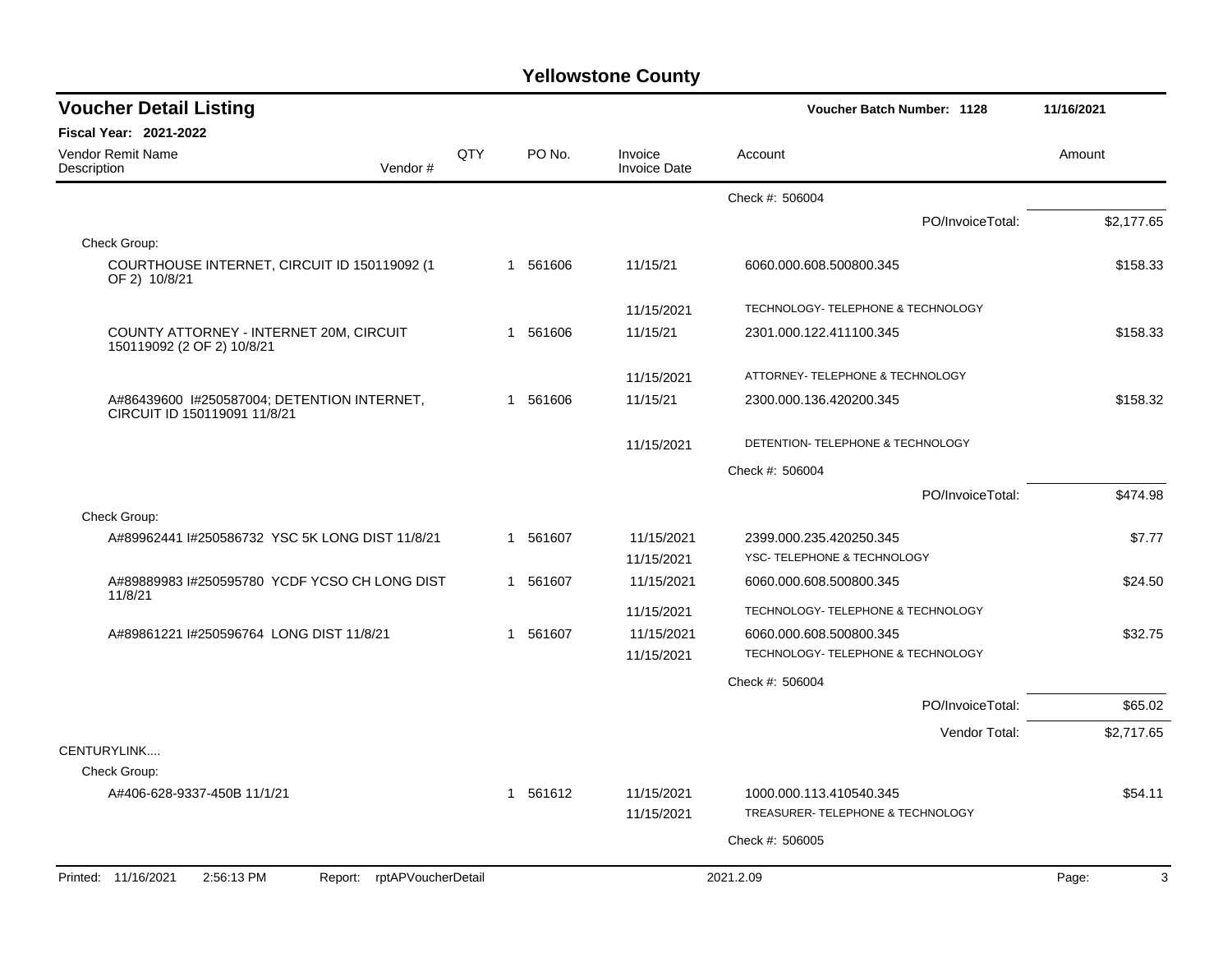| <b>Voucher Detail Listing</b>                            |                    |     |          |                                | Voucher Batch Number: 1128                                         |                  | 11/16/2021 |
|----------------------------------------------------------|--------------------|-----|----------|--------------------------------|--------------------------------------------------------------------|------------------|------------|
| <b>Fiscal Year: 2021-2022</b>                            |                    |     |          |                                |                                                                    |                  |            |
| Vendor Remit Name<br>Description                         | Vendor#            | QTY | PO No.   | Invoice<br><b>Invoice Date</b> | Account                                                            |                  | Amount     |
|                                                          |                    |     |          |                                |                                                                    | PO/InvoiceTotal: | \$54.11    |
|                                                          |                    |     |          |                                |                                                                    | Vendor Total:    | \$54.11    |
| COTTER'S SEWER & PORTABLE TOILET SERVICE<br>Check Group: | 045753             |     |          |                                |                                                                    |                  |            |
| I#34795110521 Repair toilets backing up                  |                    |     | 1 561601 | 11/15/2021<br>11/15/2021       | 2399.000.235.420250.360<br><b>YSC- REPAIRS &amp; MAINT SERVICE</b> |                  | \$140.00   |
|                                                          |                    |     |          |                                | Check #: 506006                                                    |                  |            |
|                                                          |                    |     |          |                                |                                                                    | PO/InvoiceTotal: | \$140.00   |
|                                                          |                    |     |          |                                |                                                                    | Vendor Total:    | \$140.00   |
| <b>DPHHS</b><br>Check Group:                             | 005725             |     |          |                                |                                                                    |                  |            |
| Lic # FL 32457 Food 2022 License Renewal                 |                    |     | 1 561597 | 11/15/2021<br>11/15/2021       | 2399.000.235.420250.330<br>YSC- MEMBERSHIP & DUES                  |                  | \$115.00   |
|                                                          |                    |     |          |                                | Check #: 506007                                                    |                  |            |
|                                                          |                    |     |          |                                |                                                                    | PO/InvoiceTotal: | \$115.00   |
|                                                          |                    |     |          |                                |                                                                    | Vendor Total:    | \$115.00   |
| EDUCATIONAL TESTING SERVICE<br>Check Group:              |                    |     |          |                                |                                                                    |                  |            |
| I#HS0000003124 A#100000498588 AS HISET                   |                    |     | 1 561614 | 11/15/2021<br>11/15/2021       | 2399.000.235.420250.381<br>YSC- OTHER EDUCATION COSTS              |                  | \$15.00    |
|                                                          |                    |     |          |                                | Check #: 506008                                                    |                  |            |
|                                                          |                    |     |          |                                |                                                                    | PO/InvoiceTotal: | \$15.00    |
|                                                          |                    |     |          |                                |                                                                    | Vendor Total:    | \$15.00    |
| <b>GUARDIAN TAX MT LLC</b>                               |                    |     |          |                                |                                                                    |                  |            |
| Check Group:<br>A09773 Redemption (338)                  |                    |     | 1 561613 | 11/15/2021                     | 7150.000.000.021250.000                                            |                  | \$4,527.29 |
|                                                          |                    |     |          | 11/15/2021                     | REDEMPTION DUE TO OTHERS                                           |                  |            |
|                                                          |                    |     |          |                                | Check #: 506009                                                    | PO/InvoiceTotal: | \$4,527.29 |
|                                                          |                    |     |          |                                |                                                                    |                  |            |
| 2:56:13 PM<br>Printed: 11/16/2021<br>Report:             | rptAPVoucherDetail |     |          |                                | 2021.2.09                                                          |                  | Page:<br>4 |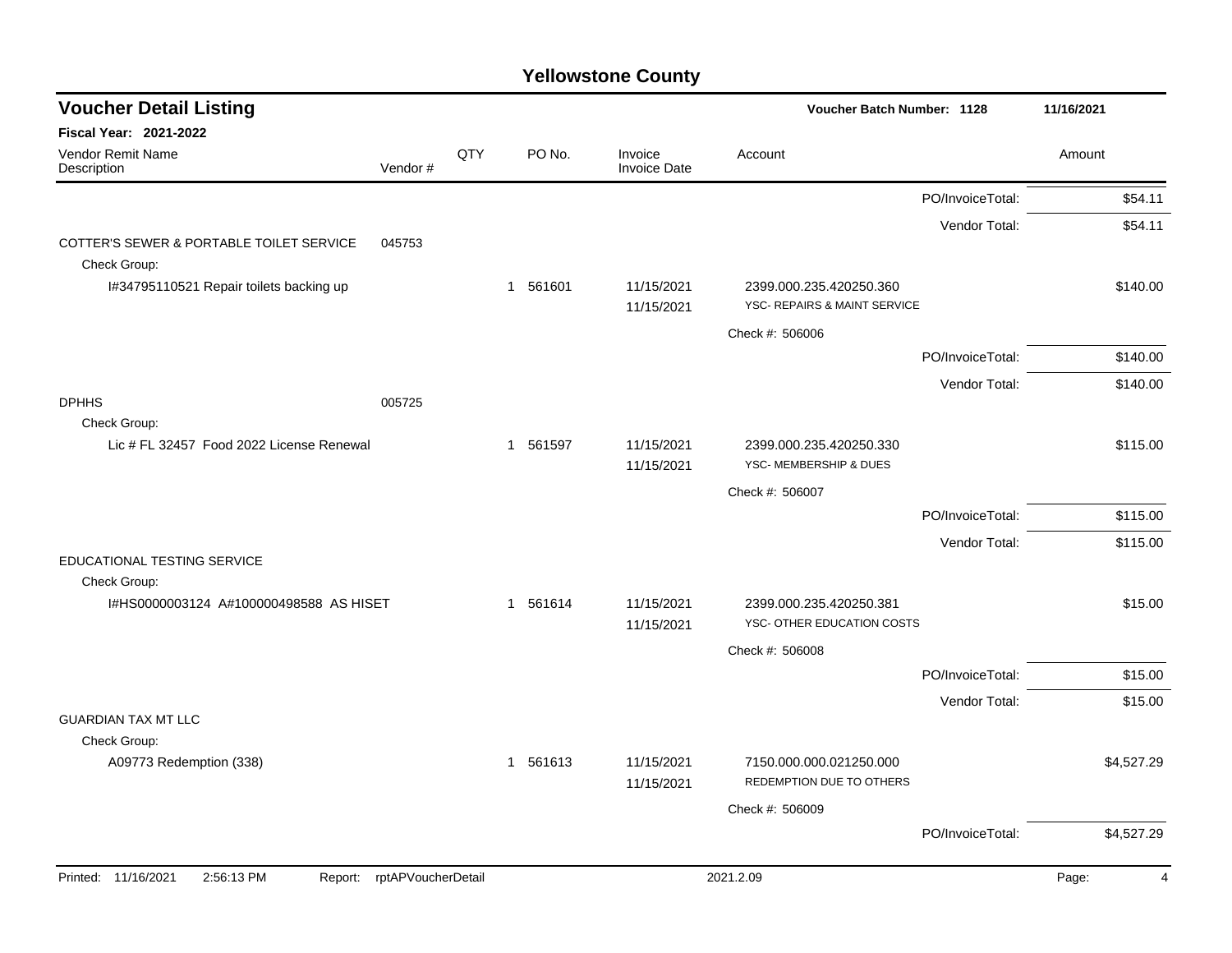| <b>Voucher Detail Listing</b>         |                            |     |                       |                                |                                                         | Voucher Batch Number: 1128 |            |  |  |
|---------------------------------------|----------------------------|-----|-----------------------|--------------------------------|---------------------------------------------------------|----------------------------|------------|--|--|
| Fiscal Year: 2021-2022                |                            |     |                       |                                |                                                         |                            |            |  |  |
| Vendor Remit Name<br>Description      | Vendor#                    | QTY | PO No.                | Invoice<br><b>Invoice Date</b> | Account                                                 |                            | Amount     |  |  |
|                                       |                            |     |                       |                                |                                                         | Vendor Total:              | \$4,527.29 |  |  |
| IHDE, BRANDON                         |                            |     |                       |                                |                                                         |                            |            |  |  |
| Check Group:                          |                            |     |                       |                                |                                                         |                            |            |  |  |
| <b>HOLIDAY PARADE REG. 2021</b>       |                            |     | 1 561542              | 11/12/2021<br>11/12/2021       | 2950.000.470.420190.336<br><b>DUI- PUBLIC RELATIONS</b> |                            | \$15.00    |  |  |
|                                       |                            |     |                       |                                | Check #: 506010                                         |                            |            |  |  |
|                                       |                            |     |                       |                                |                                                         | PO/InvoiceTotal:           | \$15.00    |  |  |
|                                       |                            |     |                       |                                |                                                         | Vendor Total:              | \$15.00    |  |  |
| KINGS ACE HARDWARE, STATE             |                            |     |                       |                                |                                                         |                            |            |  |  |
| Check Group:                          |                            |     |                       |                                |                                                         |                            |            |  |  |
| I#745032/2 A#200416 Cable ties, Bulbs |                            |     | 1 561611              | 11/15/2021                     | 2399.000.235.420250.360                                 |                            | \$26.98    |  |  |
|                                       |                            |     |                       | 11/15/2021                     | YSC- REPAIRS & MAINT SERVICE                            |                            |            |  |  |
|                                       |                            |     |                       |                                | Check #: 506011                                         |                            |            |  |  |
|                                       |                            |     |                       |                                |                                                         | PO/InvoiceTotal:           | \$26.98    |  |  |
|                                       |                            |     |                       |                                |                                                         | Vendor Total:              | \$26.98    |  |  |
| LEE ENTERPRISES PPC                   |                            |     |                       |                                |                                                         |                            |            |  |  |
| Check Group:                          |                            |     |                       |                                |                                                         |                            |            |  |  |
| I#130396 A#84247 9/29-10/30/21        |                            |     | 1 561615              | 11/15/2021<br>11/15/2021       | 2399.000.235.420250.333<br><b>YSC-SUBSCRIPTIONS</b>     |                            | \$21.00    |  |  |
|                                       |                            |     |                       |                                | Check #: 506012                                         |                            |            |  |  |
|                                       |                            |     |                       |                                |                                                         | PO/InvoiceTotal:           | \$21.00    |  |  |
|                                       |                            |     |                       |                                |                                                         | Vendor Total:              | \$21.00    |  |  |
| PUBLIC UTILITIES                      | 005150                     |     |                       |                                |                                                         |                            |            |  |  |
| Check Group:                          |                            |     |                       |                                |                                                         |                            |            |  |  |
| A#102083 COURTHOUSE LAWN 11/11/21     |                            |     | 1 561594              | 11/15/2021                     | 1000.000.145.411200.342                                 |                            | \$388.50   |  |  |
|                                       |                            |     |                       | 11/15/2021                     | <b>FACILITIES- WATER</b>                                |                            |            |  |  |
| A#102084 COURTHOUSE 11/11/21          |                            |     | 561594<br>1           | 11/15/2021                     | 1000.000.145.411200.342                                 |                            | \$1,987.43 |  |  |
|                                       |                            |     |                       | 11/15/2021                     | <b>FACILITIES- WATER</b>                                |                            |            |  |  |
| A#272015 MILLER BLDG 11/11/21         |                            |     | 561594<br>$\mathbf 1$ | 11/15/2021                     | 1000.000.145.411200.342                                 |                            | \$915.22   |  |  |
|                                       |                            |     |                       | 11/15/2021                     | <b>FACILITIES- WATER</b>                                |                            |            |  |  |
| Printed: 11/16/2021<br>2:56:13 PM     | Report: rptAPVoucherDetail |     |                       |                                | 2021.2.09                                               |                            | Page:<br>5 |  |  |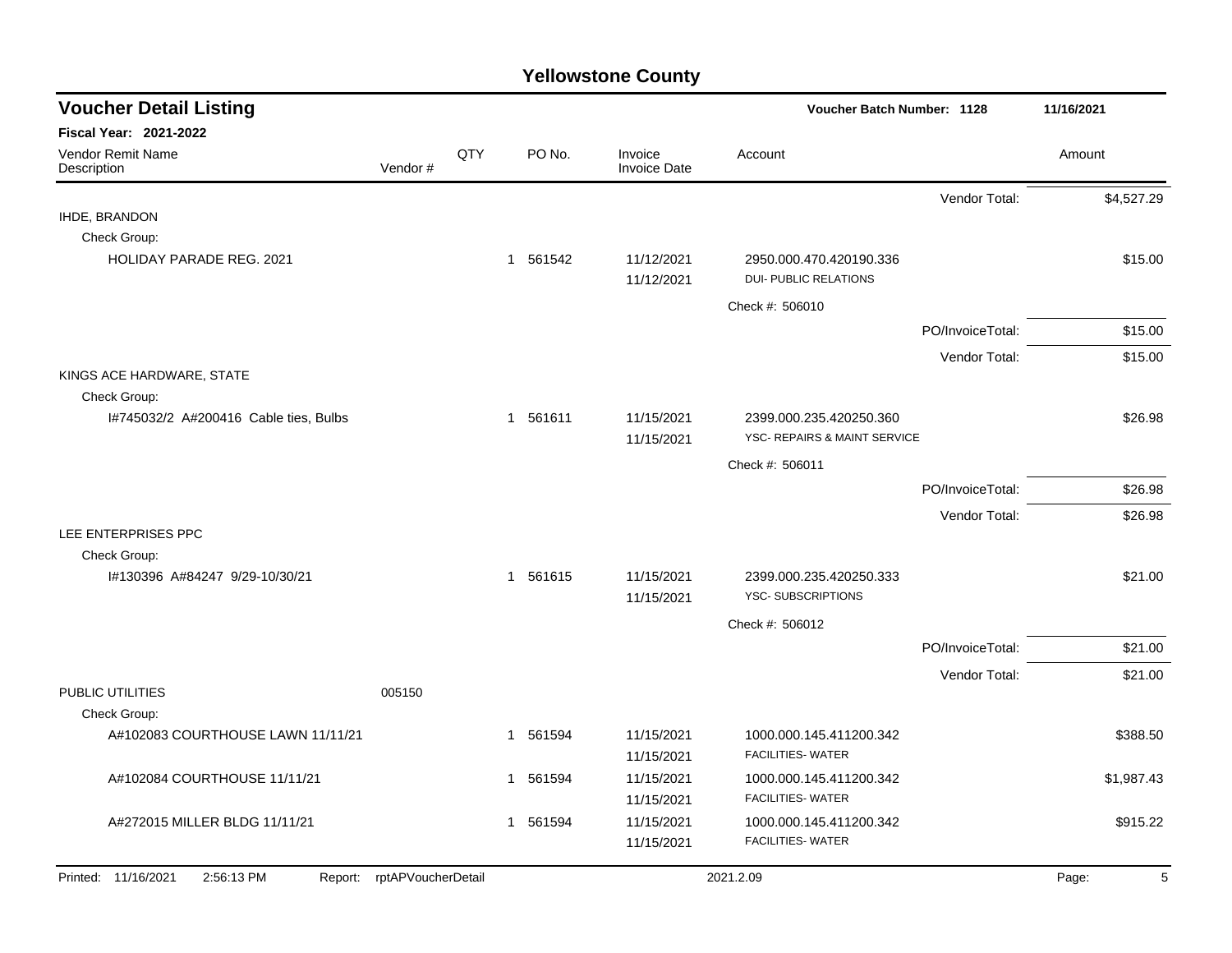| <b>Voucher Detail Listing</b>                | Voucher Batch Number: 1128 |     | 11/16/2021 |                                |                                                        |                  |            |
|----------------------------------------------|----------------------------|-----|------------|--------------------------------|--------------------------------------------------------|------------------|------------|
| Fiscal Year: 2021-2022                       |                            |     |            |                                |                                                        |                  |            |
| Vendor Remit Name<br>Description             | Vendor#                    | QTY | PO No.     | Invoice<br><b>Invoice Date</b> | Account                                                |                  | Amount     |
| A#175596 205 N 25TH PKG LOT 11/11/21         |                            |     | 1 561594   | 11/15/2021                     | 1000.000.145.411200.342                                |                  | \$278.10   |
|                                              |                            |     |            | 11/15/2021                     | <b>FACILITIES- WATER</b>                               |                  |            |
|                                              |                            |     |            |                                | Check #: 506013                                        |                  |            |
|                                              |                            |     |            |                                |                                                        | PO/InvoiceTotal: | \$3,569.25 |
| Check Group:                                 |                            |     |            |                                |                                                        |                  |            |
| A#143751 RND BLDG 11/11/21                   |                            |     | 1 561595   | 11/15/2021<br>11/15/2021       | 1000.000.145.411200.342<br><b>FACILITIES- WATER</b>    |                  | \$248.81   |
|                                              |                            |     |            |                                | Check #: 506013                                        |                  |            |
|                                              |                            |     |            |                                |                                                        | PO/InvoiceTotal: | \$248.81   |
|                                              |                            |     |            |                                |                                                        | Vendor Total:    | \$3,818.06 |
| <b>RAINBOW GAS COMPANY</b>                   | 036995                     |     |            |                                |                                                        |                  |            |
| Check Group:                                 |                            |     |            |                                |                                                        |                  |            |
| I#SLSINV00614 10/31/21                       |                            |     | 1 561602   | 11/15/2021<br>11/15/2021       | 2300.000.146.411200.344<br><b>FACILITIES JAIL- GAS</b> |                  | \$1,853.84 |
|                                              |                            |     |            |                                | Check #: 506014                                        |                  |            |
|                                              |                            |     |            |                                |                                                        | PO/InvoiceTotal: | \$1,853.84 |
|                                              |                            |     |            |                                |                                                        | Vendor Total:    | \$1,853.84 |
| <b>TIGER TOWN</b>                            | 006010                     |     |            |                                |                                                        |                  |            |
| Check Group:                                 |                            |     |            |                                |                                                        |                  |            |
| I#920667 FUEL 10/1/21                        |                            |     | 1 561598   | 11/15/2021                     | 7302.000.726.430900.362                                |                  | \$53.83    |
|                                              |                            |     |            | 11/15/2021                     | HUNTLEY PROJ CEM- MAINT & REPAIRS                      |                  |            |
| I#921715 FUEL 10/8//21                       |                            |     | 1 561598   | 11/15/2021                     | 7302.000.726.430900.362                                |                  | \$53.42    |
|                                              |                            |     |            | 11/15/2021                     | HUNTLEY PROJ CEM- MAINT & REPAIRS                      |                  |            |
| I#923126 Fuel 10/18/21                       |                            |     | 1 561598   | 11/15/2021                     | 7302.000.726.430900.362                                |                  | \$57.07    |
|                                              |                            |     |            | 11/15/2021                     | HUNTLEY PROJ CEM- MAINT & REPAIRS                      |                  |            |
|                                              |                            |     |            |                                | Check #: 506015                                        |                  |            |
|                                              |                            |     |            |                                |                                                        | PO/InvoiceTotal: | \$164.32   |
|                                              |                            |     |            |                                |                                                        | Vendor Total:    | \$164.32   |
| US FOODS INC<br>Check Group:                 | 002926                     |     |            |                                |                                                        |                  |            |
| Printed: 11/16/2021<br>2:56:13 PM<br>Report: | rptAPVoucherDetail         |     |            |                                | 2021.2.09                                              |                  | Page:<br>6 |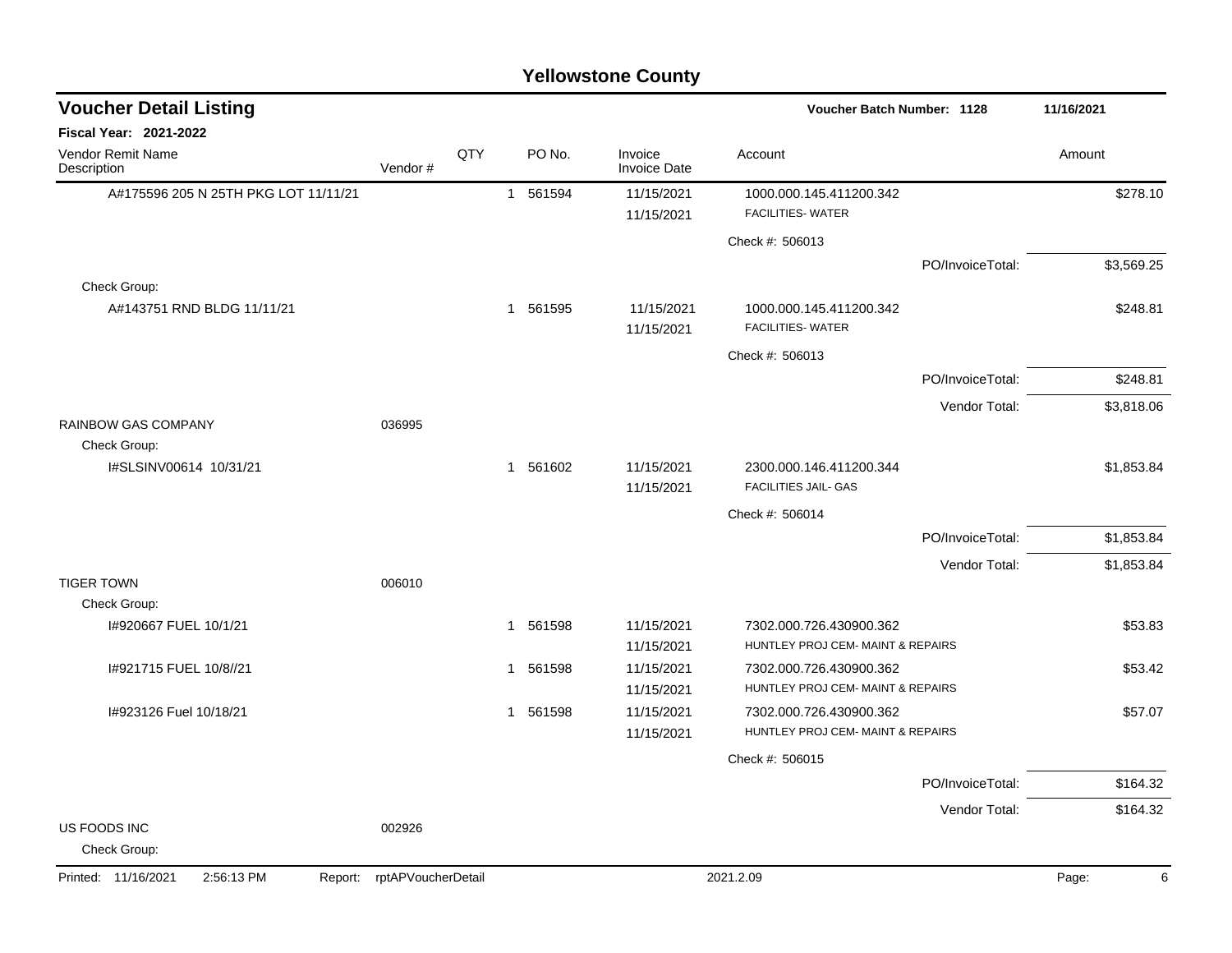| <b>Voucher Detail Listing</b>                                       |     |   |          |                                | Voucher Batch Number: 1128         |                  | 11/16/2021              |
|---------------------------------------------------------------------|-----|---|----------|--------------------------------|------------------------------------|------------------|-------------------------|
| <b>Fiscal Year: 2021-2022</b>                                       |     |   |          |                                |                                    |                  |                         |
| <b>Vendor Remit Name</b><br>Description<br>Vendor#                  | QTY |   | PO No.   | Invoice<br><b>Invoice Date</b> | Account                            |                  | Amount                  |
| I#5875085 A#94194115 Towels, TP,                                    |     |   | 1 561593 | 11/15/2021                     | 2399.000.235.420250.224            |                  | \$137.48                |
|                                                                     |     |   |          | 11/15/2021                     | YSC- JANITORIAL SUPPLIES           |                  |                         |
| I#5875085 A#94194115 Spoons, Flour sak towels, bowls,<br>cups       |     |   | 1 561593 | 11/15/2021                     | 2399.000.235.420250.221            |                  | \$91.99                 |
|                                                                     |     |   |          | 11/15/2021                     | YSC- FOOD SUPPLIES                 |                  |                         |
| I#5875085 A#94194115 Food                                           |     |   | 1 561593 | 11/15/2021                     | 2399.000.235.420250.223            |                  | \$2,036.05              |
|                                                                     |     |   |          | 11/15/2021                     | YSC-FOOD                           |                  |                         |
|                                                                     |     |   |          |                                | Check #: 506016                    |                  |                         |
|                                                                     |     |   |          |                                |                                    | PO/InvoiceTotal: | \$2,265.52              |
|                                                                     |     |   |          |                                |                                    | Vendor Total:    | \$2,265.52              |
| <b>VERIZON WIRELESS</b>                                             |     |   |          |                                |                                    |                  |                         |
| Check Group:                                                        |     |   |          |                                |                                    |                  |                         |
| <b>CELL PHONES, DES</b>                                             |     |   | 1 561604 | 11/15/2021                     | 1000.000.124.420600.345            |                  | \$281.79                |
|                                                                     |     |   |          | 11/15/2021                     | DES- TELEPHONE & TECHNOLOGY        |                  |                         |
| <b>CELL PHONES, FACILITIES</b>                                      |     |   | 1 561604 | 11/15/2021                     | 1000.000.145.411200.345            |                  | \$205.52                |
|                                                                     |     |   |          | 11/15/2021                     | FACILITIES- TELEPHONE & TECHNOLOGY |                  |                         |
| CELL PHONES, PUBLIC WORKS                                           |     | 1 | 561604   | 11/15/2021                     | 2110.000.401.430200.345            |                  | \$358.21                |
|                                                                     |     |   |          | 11/15/2021                     | ROAD- TELEPHONE & TECHNOLOGY       |                  |                         |
| A#872222453-0001 #9892241661; 11/7-12/6/21 CELL<br>PHONES ELECTIONS |     | 1 | 561604   | 11/15/2021                     | 1000.000.104.410600.345            |                  | \$41.61                 |
|                                                                     |     |   |          | 11/15/2021                     | ELECTIONS- TELEPHONE & TECHNOLOGY  |                  |                         |
| <b>CELL PHONES, TREASURERS</b>                                      |     | 1 | 561604   | 11/15/2021                     | 1000.000.113.410540.345            |                  | \$41.61                 |
|                                                                     |     |   |          | 11/15/2021                     | TREASURER- TELEPHONE & TECHNOLOGY  |                  |                         |
| <b>CELL PHONES INFORMATION SYSTEMS</b>                              |     | 1 | 561604   | 11/15/2021                     | 1000.000.115.410580.345            |                  | \$437.90                |
|                                                                     |     |   |          | 11/15/2021                     | IT- TELEPHONE & TECHNOLOGY         |                  |                         |
| CELL PHONES MIFI AIRCARDS - IT DEPT                                 |     | 1 | 561604   | 11/15/2021                     | 6060.000.608.500800.345            |                  | \$80.02                 |
|                                                                     |     |   |          | 11/15/2021                     | TECHNOLOGY- TELEPHONE & TECHNOLOGY |                  |                         |
| CELL PHONES, JUSTICE COURT                                          |     | 1 | 561604   | 11/15/2021                     | 1000.000.121.410340.345            |                  | \$41.61                 |
|                                                                     |     |   |          | 11/15/2021                     | JP- TELEPHONE & TECHNOLOGY         |                  |                         |
| <b>CELL PHONES, WEED</b>                                            |     |   | 1 561604 | 11/15/2021                     | 2140.000.403.431100.345            |                  | \$106.08                |
|                                                                     |     |   |          | 11/15/2021                     | WEED- TELEPHONE & TECHNOLOGY       |                  |                         |
| Printed: 11/16/2021<br>2:56:13 PM<br>Report: rptAPVoucherDetail     |     |   |          |                                | 2021.2.09                          |                  | $\overline{7}$<br>Page: |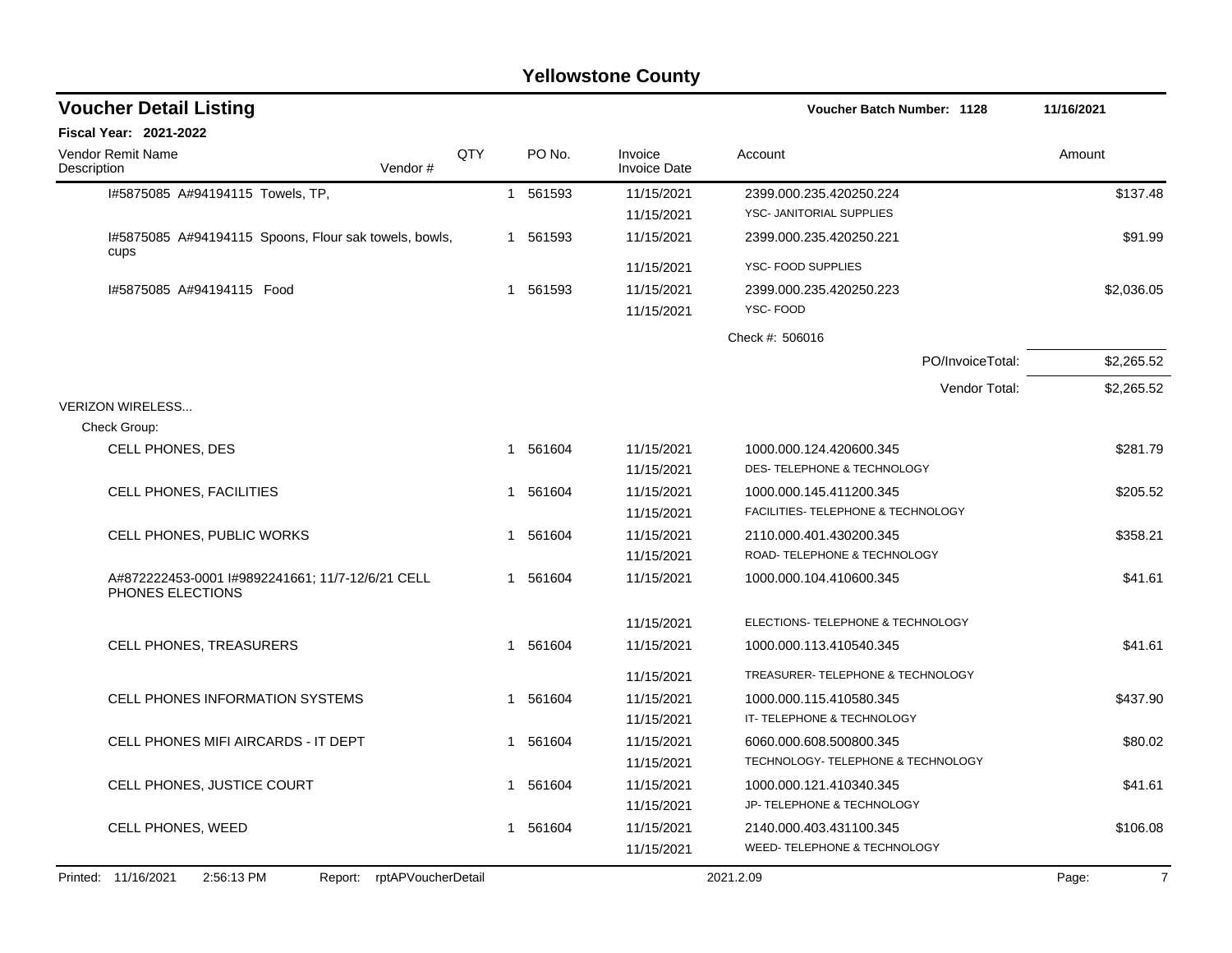| Voucher Detail Listing           |         |     |                        |                                | <b>Voucher Batch Number: 1128</b>         | 11/16/2021 |
|----------------------------------|---------|-----|------------------------|--------------------------------|-------------------------------------------|------------|
| Fiscal Year: 2021-2022           |         |     |                        |                                |                                           |            |
| Vendor Remit Name<br>Description | Vendor# | QTY | PO No.                 | Invoice<br><b>Invoice Date</b> | Account                                   | Amount     |
| CELL PHONES, SHERIFFS            |         |     | 1 561604               | 11/15/2021                     | 2300.000.126.420800.345                   | \$253.87   |
|                                  |         |     |                        | 11/15/2021                     | CORONER-TELEPHONE & TECHNOLOGY            |            |
| CELL PHONES, SHERIFFS            |         |     | 561604<br>1            | 11/15/2021                     | 2300.000.130.420110.345                   | \$213.05   |
|                                  |         |     |                        | 11/15/2021                     | ADMIN- TELEPHONE & TECHNOLOGY             |            |
| <b>CELL PHONES, SHERIFFS</b>     |         |     | 561604<br>$\mathbf 1$  | 11/15/2021                     | 2300.000.131.420140.345                   | \$389.11   |
|                                  |         |     |                        | 11/15/2021                     | DETECTIVES-TELEPHONE & TECHNOLOGY         |            |
| CELL PHONES, SHERIFFS            |         |     | 561604<br>1            | 11/15/2021                     | 2300.000.132.420150.345                   | \$487.11   |
|                                  |         |     |                        | 11/15/2021                     | PATROL- TELEPHONE & TECHNOLOGY            |            |
| CELL PHONES, SHERIFFS            |         |     | 1 561604               | 11/15/2021                     | 2300.000.133.420160.345                   | \$73.38    |
|                                  |         |     |                        | 11/15/2021                     | CIVIL- TELEPHONE & TECHNOLOGY             |            |
| CELL PHONES, SHERIFFS            |         |     | 561604<br>1            | 11/15/2021                     | 2300.000.134.420170.345                   | \$24.46    |
|                                  |         |     |                        | 11/15/2021                     | RECORDS- TELEPHONE & TECHNOLOGY           |            |
| CELL PHONES, SHERIFFS            |         |     | 1 561604               | 11/15/2021                     | 2300.000.136.420200.345                   | \$443.49   |
|                                  |         |     |                        | 11/15/2021                     | DETENTION-TELEPHONE & TECHNOLOGY          |            |
| CELL PHONES, SHERIFFS            |         |     | 561604<br>$\mathbf{1}$ | 11/15/2021                     | 2300.000.137.440600.345                   | \$41.61    |
|                                  |         |     |                        | 11/15/2021                     | ANIMAL CONTROL-TELEPHONE & TECHNOLOGY     |            |
| CELL PHONES, ATTORNEYS           |         |     | 1 561604               | 11/15/2021                     | 2301.000.122.411100.345                   | \$286.47   |
|                                  |         |     |                        | 11/15/2021                     | ATTORNEY- TELEPHONE & TECHNOLOGY          |            |
| <b>CELL PHONES, YSC</b>          |         |     | 561604<br>1            | 11/15/2021                     | 2399.000.235.420250.345                   | \$41.61    |
|                                  |         |     |                        | 11/15/2021                     | YSC-TELEPHONE & TECHNOLOGY                |            |
| CELL PHONES, YSC                 |         |     | 561604<br>1.           | 11/15/2021                     | 2399.000.235.420253.345                   | \$83.22    |
|                                  |         |     |                        | 11/15/2021                     | FAMILY STABIL- TELEPHONE & TECHNOLOGY     |            |
| CELL PHONES, METRA               |         |     | 1 561604               | 11/15/2021                     | 5810.000.551.460442.345                   | \$83.22    |
|                                  |         |     |                        | 11/15/2021                     | METRA ADMIN- PHONE & LONG DISTANCE        |            |
| CELL PHONES, METRA               |         |     | 561604<br>1            | 11/15/2021                     | 5810.000.552.460442.345                   | \$250.51   |
|                                  |         |     |                        | 11/15/2021                     | METRA FACILITIES- PHONE                   |            |
| <b>CELL PHONES: METRA</b>        |         |     | 561604<br>$\mathbf 1$  | 11/15/2021                     | 5810.000.553.460442.345                   | \$115.10   |
|                                  |         |     |                        | 11/15/2021                     | METRA CONCESSIONS- PHONE                  |            |
| CELL PHONES: CO VICTIM WITNESS   |         |     | 561604                 | 11/15/2021                     | 2915.000.279.420011.220                   | \$332.88   |
|                                  |         |     |                        | 11/15/2021                     | VWP 18-V01-92717 AT37- OPERATING SUPPLIES |            |